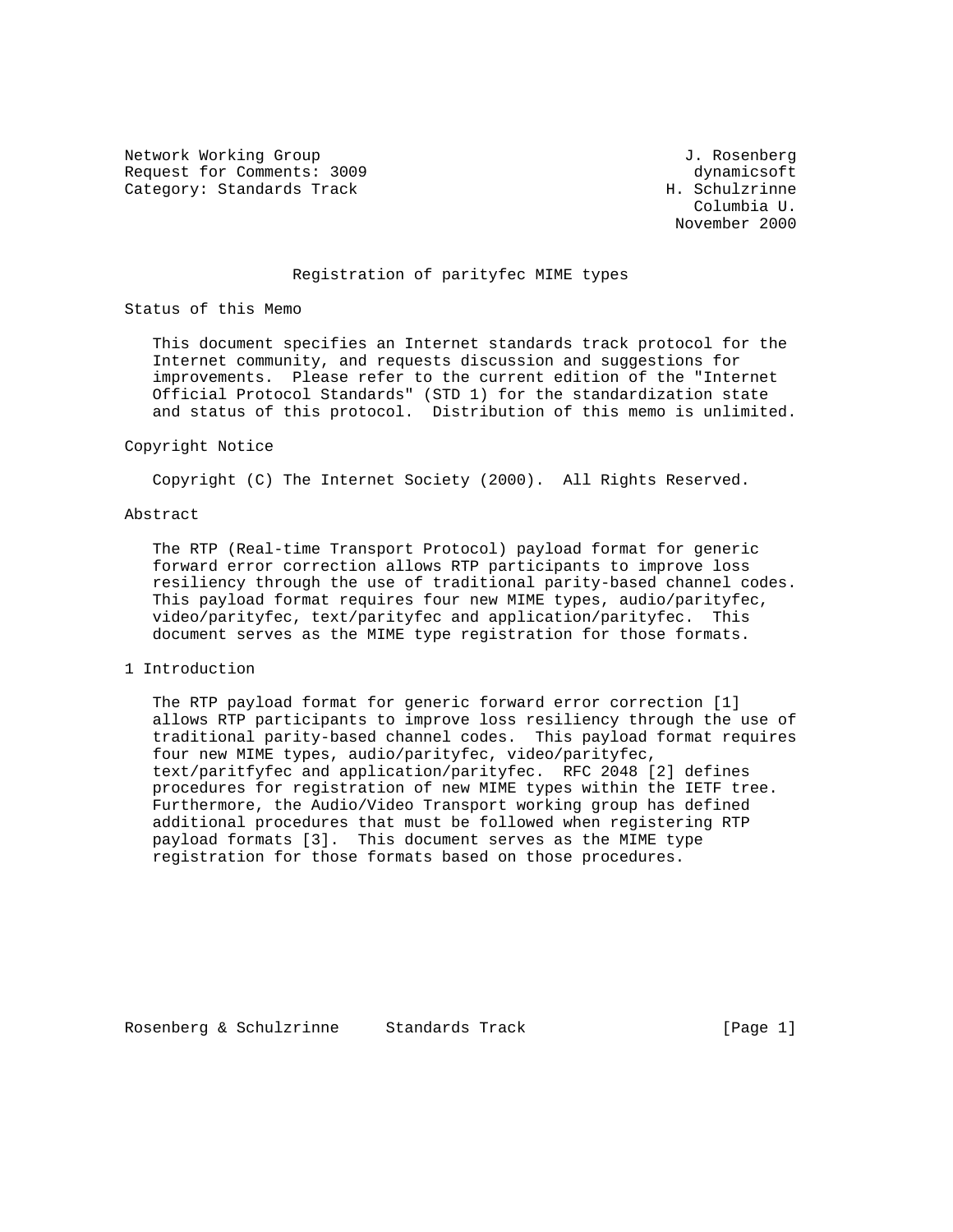## 2 Registration of audio/parityfec

To: ietf-types@iana.org

Subject: Registration of MIME media type audio/parityfec

MIME media type name: audio

MIME subtype name: parityfec

Required parameters: none

 Note that [3] mandates that RTP payload formats without a defined rate must define a rate parameter as part of their MIME registration. The payload format for generic forward error correction [1] does not specify a rate parameter. However, the rate for FEC data is equal to the rate of the media data it protects.

Optional parameters: none

 Typical optional parameters [3], such as the number of channels, and the duration of audio per packet, do not apply to FEC data. The number of channels is effectively the same as the media data it protects; the same is true for the duration of audio per packet.

- Encoding considerations: This format is only defined for transport within the Real Time Transport protocol (RTP) [4,5]. Its transport within RTP is fully specified with RFC 2733 [1].
- Security considerations: the same security considerations apply to these mime registrations as to the payloads for for them, as detailed in RFC 2733.

Interoperability considerations: none

- Published specification: This MIME type is described fully within RFC 2733 [1].
- Applications which use this media type: Audio and video streaming tools which seek to improve resiliency to loss by sending additional data with the media stream.

Additional information: none

Rosenberg & Schulzrinne Standards Track [Page 2]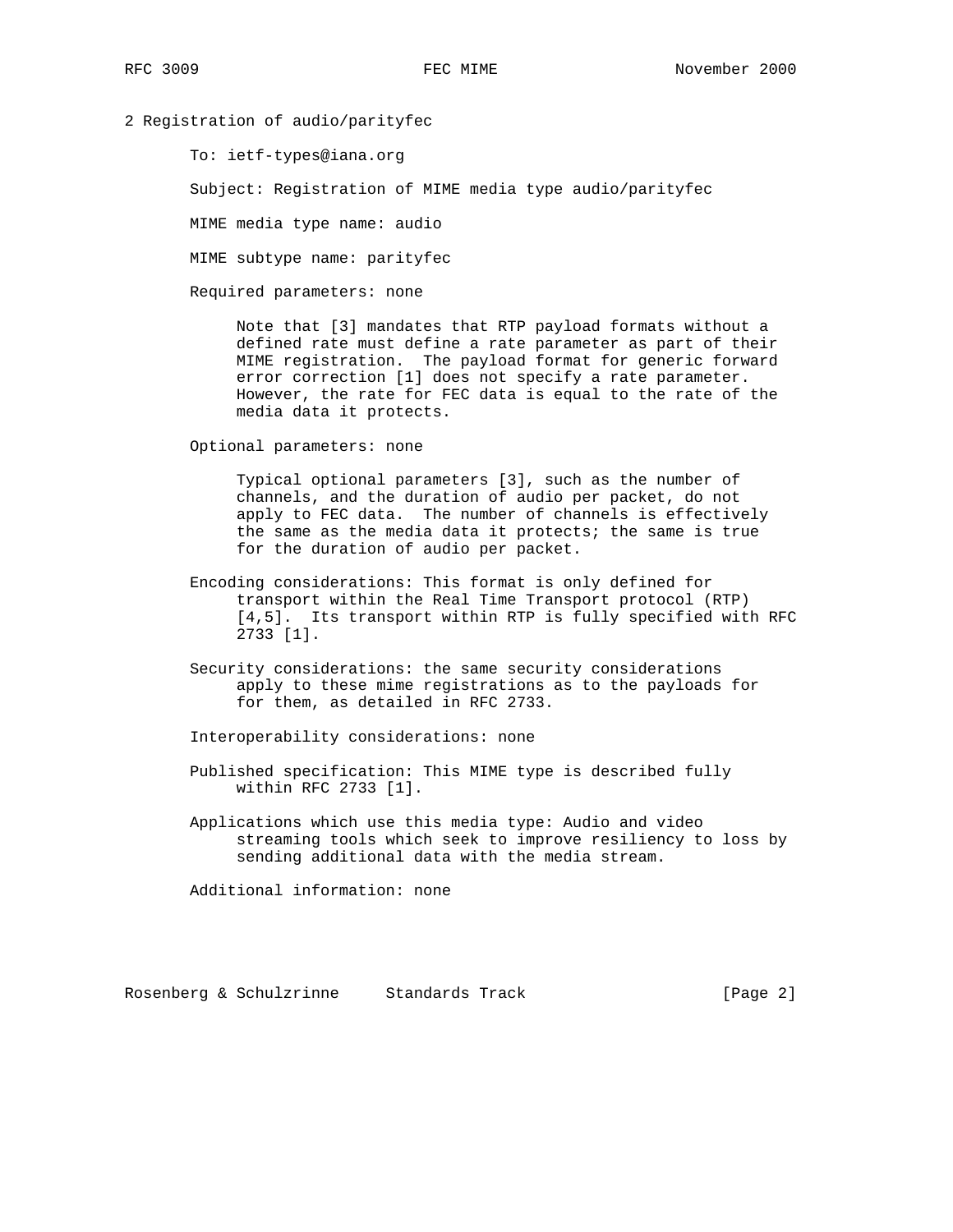Person & email address to contact for further information:

 Jonathan Rosenberg dynamicsoft 72 Eagle Rock Avenue First Floor East Hanover, NJ 07936 email: jdrosen@dynamicsoft.com jdrosen@alum.mit.edu

Intended usage: COMMON

- Author/Change controller: This registration is part of the IETF registration tree.
- RTP and SDP Issues: Usage of this format within RTP and the Session Description Protocol (SDP) [6] are fully specified within RFC 2733 [1].

3 Registration of video/parityfec

To: ietf-types@iana.org

Subject: Registration of MIME media type video/parityfec

MIME media type name: video

MIME subtype name: parityfec

Required parameters: none

 Note that [3] mandates that RTP payload formats without a defined rate must define a rate parameter as part of their MIME registration. The payload format for generic forward error correction [1] does not specify a rate parameter. However, the rate for FEC data is equal to the rate of the media data it protects.

Optional parameters: none

 Typical optional parameters [3], such as the number of channels, and the duration of audio per packet, do not apply to FEC data. The number of channels is effectively the same as the media data it protects; the same is true for the duration of video per packet.

Rosenberg & Schulzrinne Standards Track [Page 3]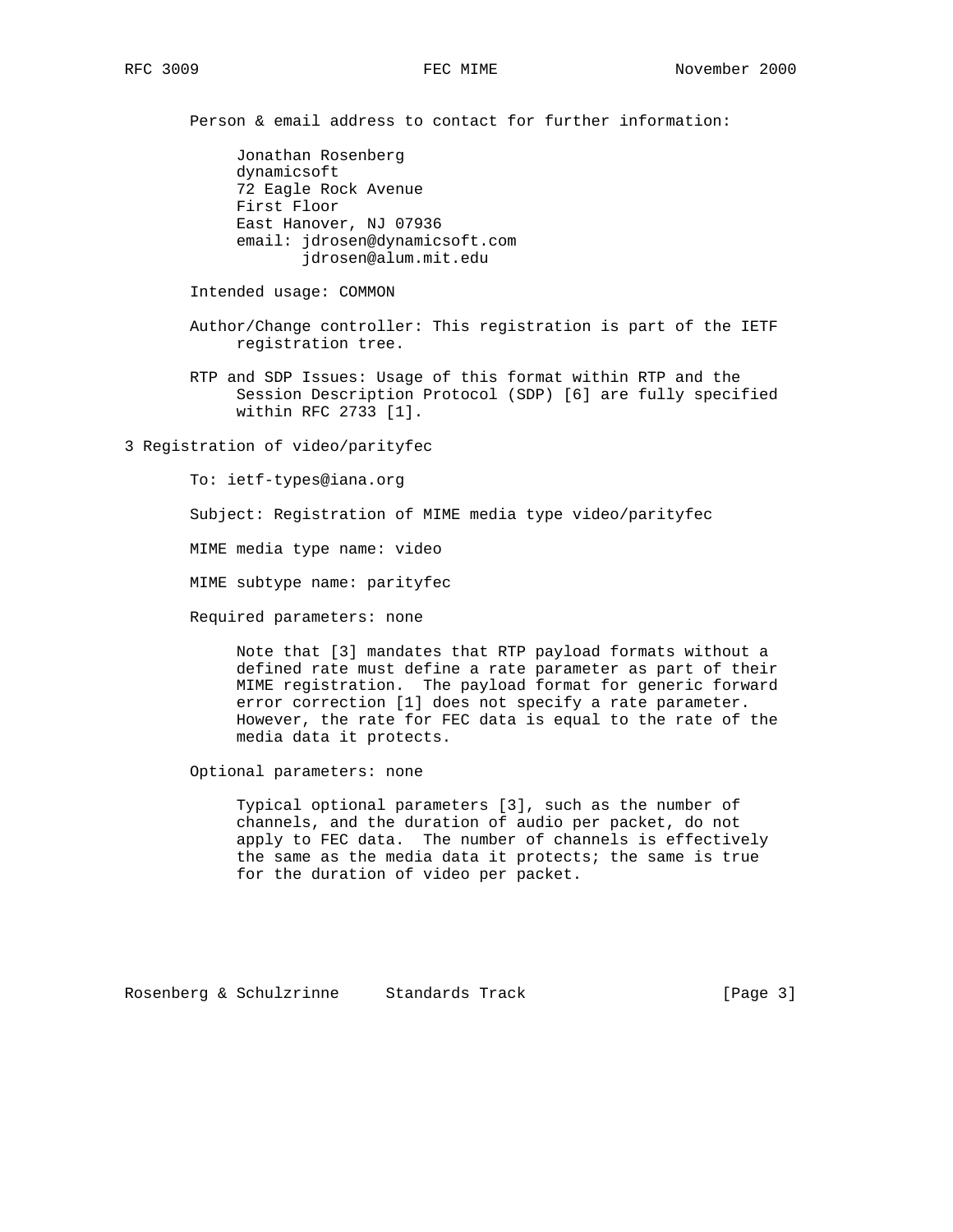- Encoding considerations: This format is only defined for transport within the Real Time Transport protocol (RTP) [4,5]. Its transport within RTP is fully specified with RFC 2733 [1].
- Security considerations: the same security considerations apply to these MIME registrations as to the payloads for for them, as detailed in RFC 2733.

Interoperability considerations: none

- Published specification: This MIME type is described fully within RFC 2733 [1].
- Applications which use this media type: Audio and video streaming tools which seek to improve resiliency to loss by sending additional data with the media stream.

Additional information: none

Person & email address to contact for further information:

 Jonathan Rosenberg dynamicsoft 72 Eagle Rock Avenue First Floor East Hanover, NJ 07936 email: jdrosen@dynamicsoft.com jdrosen@alum.mit.edu

Intended usage: COMMON

- Author/Change controller: This registration is part of the IETF registration tree.
- RTP and SDP Issues: Usage of this format within RTP and the Session Description Protocol (SDP) [6] are fully specified within RFC 2733 [1].

4 Registration of text/parityfec

 To: ietf-types@iana.org Subject: Registration of MIME media type text/parityfec MIME media type name: text MIME subtype name: parityfec

Rosenberg & Schulzrinne Standards Track [Page 4]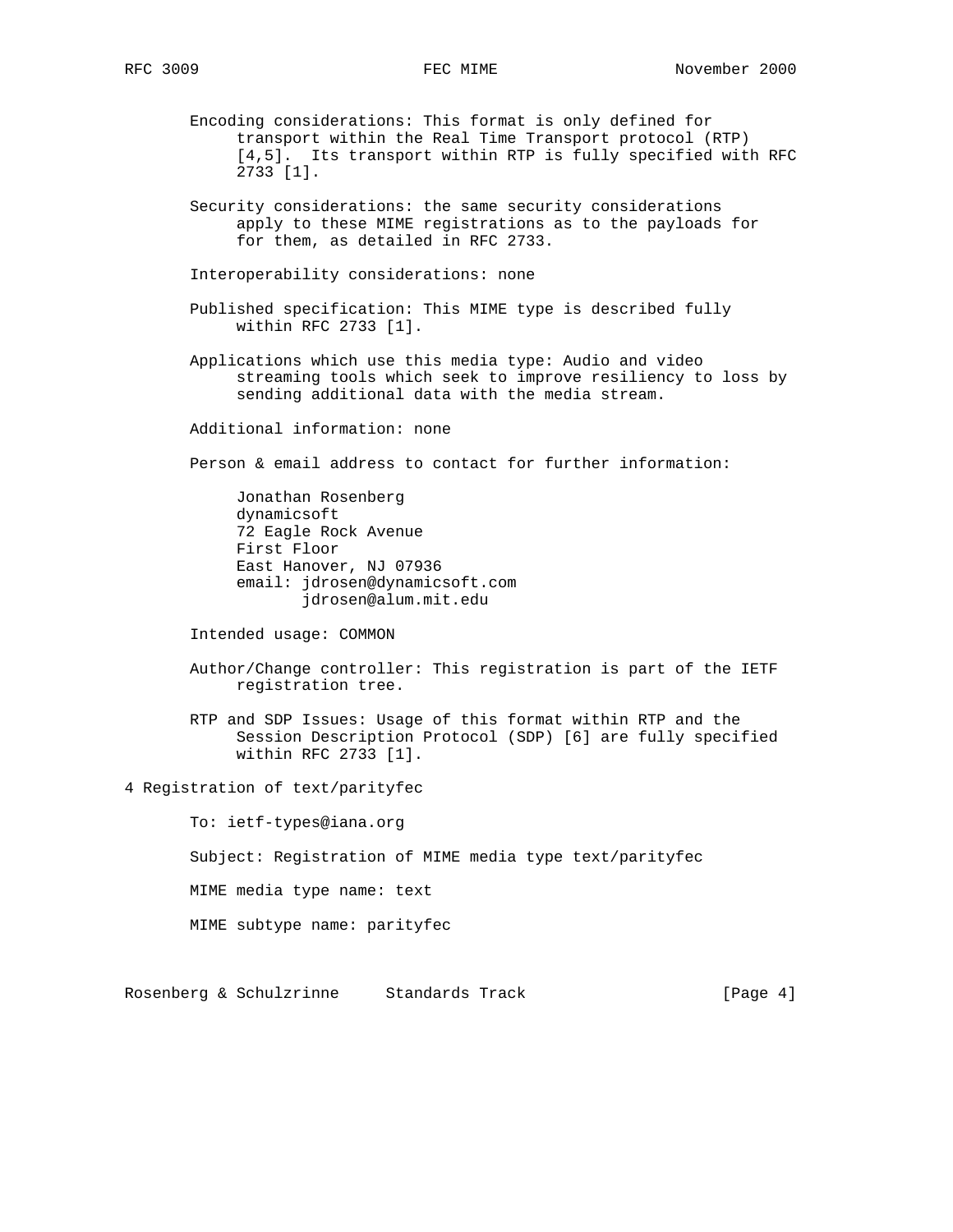Required parameters: none

 Note that [3] mandates that RTP payload formats without a defined rate must define a rate parameter as part of their MIME registration. The payload format for generic forward error correction [1] does not specify a rate parameter. However, the rate for FEC data is equal to the rate of the media data it protects.

Optional parameters: none

 Typical optional parameters [3], such as the number of channels, and the duration of audio per packet, do not apply to FEC data. The number of channels is effectively the same as the media data it protects; the same is true for the duration of text per packet.

- Encoding considerations: This format is only defined for transport within the Real Time Transport protocol (RTP) [4,5]. Its transport within RTP is fully specified with RFC 2733 [1].
- Security considerations: the same security considerations apply to these MIME registrations as to the payloads for for them, as detailed in RFC 2733.

Interoperability considerations: none

- Published specification: This MIME type is described fully within RFC 2733 [1].
- Applications which use this media type: Audio, video and text streaming tools which seek to improve resiliency to loss by sending additional data with the media stream.

Additional information: none

Person & email address to contact for further information:

 Jonathan Rosenberg dynamicsoft 72 Eagle Rock Avenue First Floor East Hanover, NJ 07936 email: jdrosen@dynamicsoft.com jdrosen@alum.mit.edu

Intended usage: COMMON

Rosenberg & Schulzrinne Standards Track [Page 5]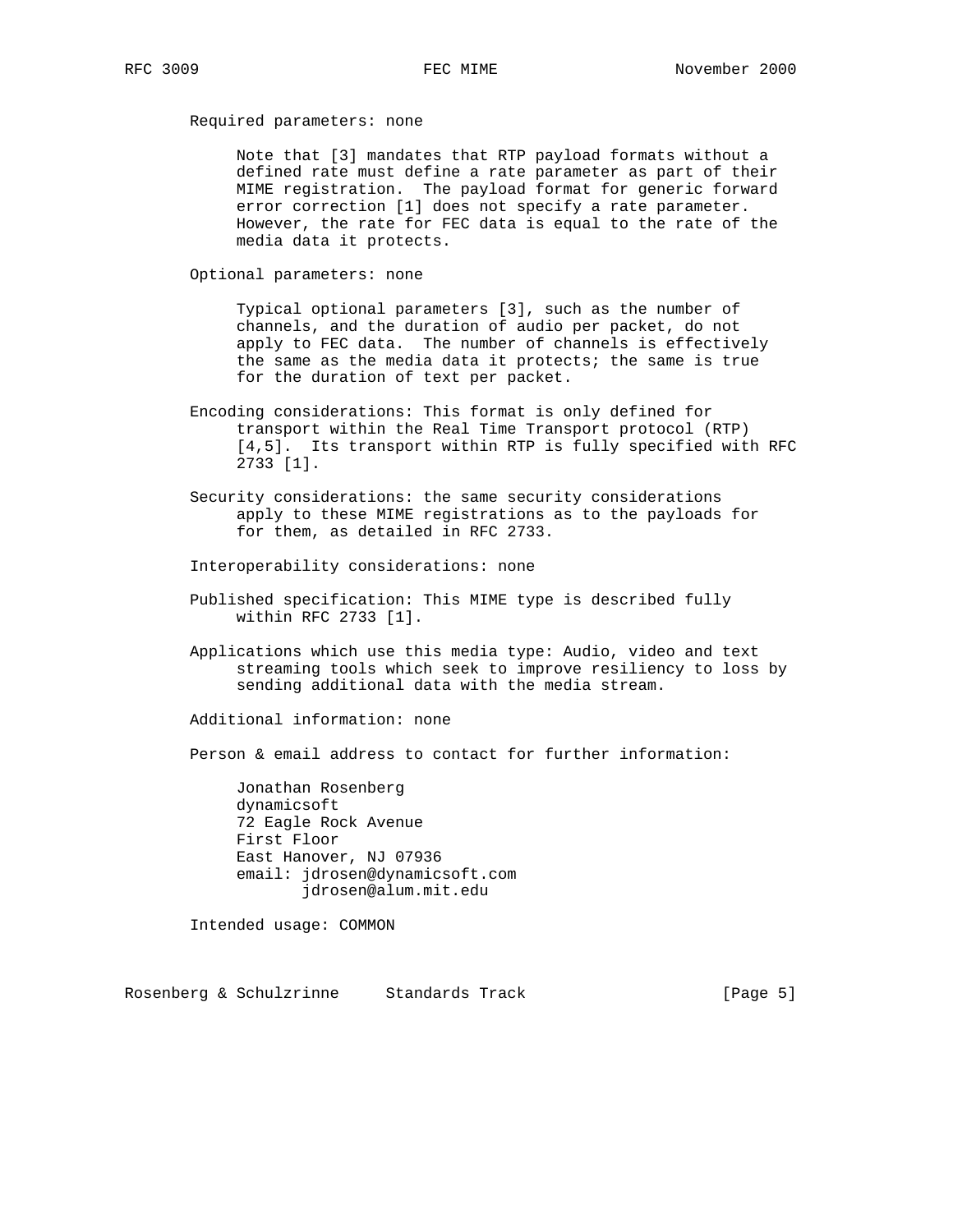- Author/Change controller: This registration is part of the IETF registration tree.
- RTP and SDP Issues: Usage of this format within RTP and the Session Description Protocol (SDP) [6] are fully specified within RFC 2733 [1].
- 5 Registration of application/parityfec

To: ietf-types@iana.org

Subject: Registration of MIME media type application/parityfec

MIME media type name: application

MIME subtype name: parityfec

Required parameters: none

 Note that [3] mandates that RTP payload formats without a defined rate must define a rate parameter as part of their MIME registration. The payload format for generic forward error correction [1] does not specify a rate parameter. However, the rate for FEC data is equal to the rate of the media data it protects.

Optional parameters: none

 Typical optional parameters [3], such as the number of channels, and the duration of audio per packet, do not apply to FEC data. The number of channels is effectively the same as the media data it protects; the same is true for the duration of application data per packet.

- Encoding considerations: This format is only defined for transport within the Real Time Transport protocol (RTP) [4,5]. Its transport within RTP is fully specified with RFC 2733 [1].
- Security considerations: the same security considerations apply to these MIME registrations as to the payloads for for them, as detailed in RFC 2733.

Interoperability considerations: none

 Published specification: This MIME type is described fully within RFC 2733 [1].

Rosenberg & Schulzrinne Standards Track (Page 6)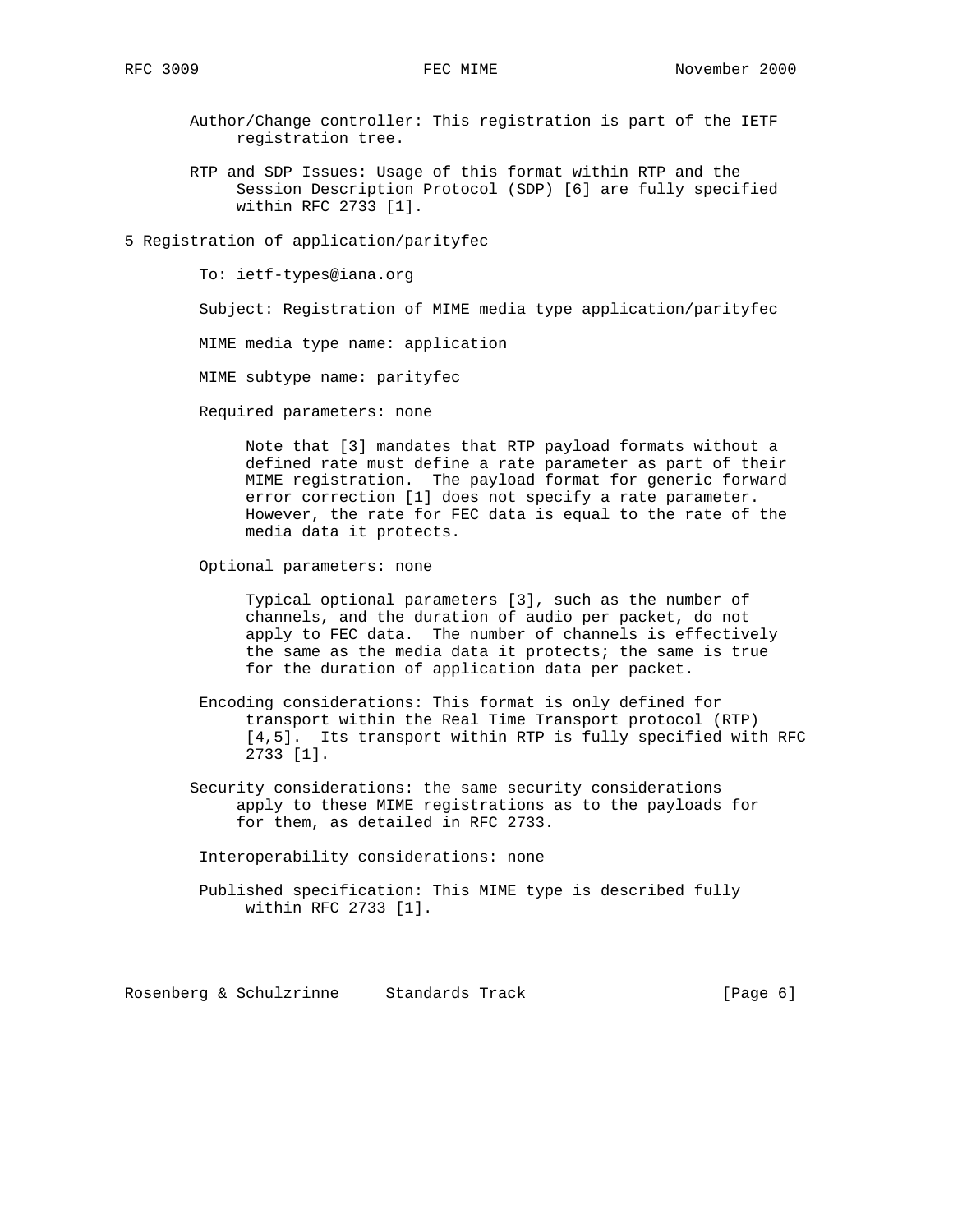Applications which use this media type: Audio, video and application streaming tools which seek to improve resiliency to loss by sending additional data with the media stream.

Additional information: none

Person & email address to contact for further information:

 Jonathan Rosenberg dynamicsoft 72 Eagle Rock Avenue First Floor East Hanover, NJ 07936 email: jdrosen@dynamicsoft.com jdrosen@alum.mit.edu

Intended usage: COMMON

- Author/Change controller: This registration is part of the IETF registration tree.
- RTP and SDP Issues: Usage of this format within RTP and the Session Description Protocol (SDP) [6] are fully specified within RFC 2733 [1].

6 Security Considerations

 This MIME registration does not introduce any additional security considerations.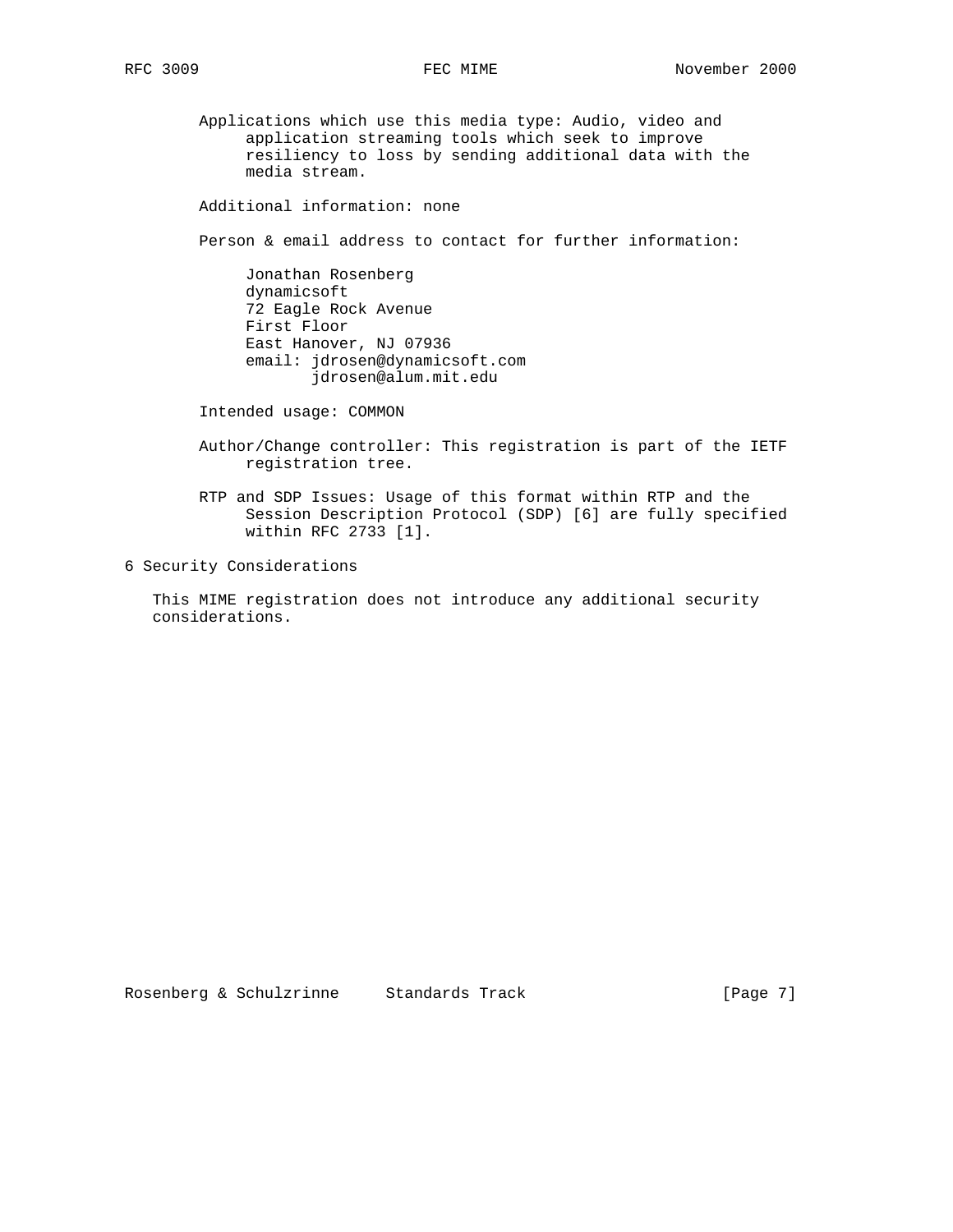7 Authors' Addresses

 Jonathan Rosenberg dynamicsoft 72 Eagle Rock Avenue First Floor East Hanover, NJ 07936

EMail: jdrosen@dynamicsoft.com

 Henning Schulzrinne Columbia University M/S 0401 1214 Amsterdam Ave. New York, NY 10027-7003

EMail: schulzrinne@cs.columbia.edu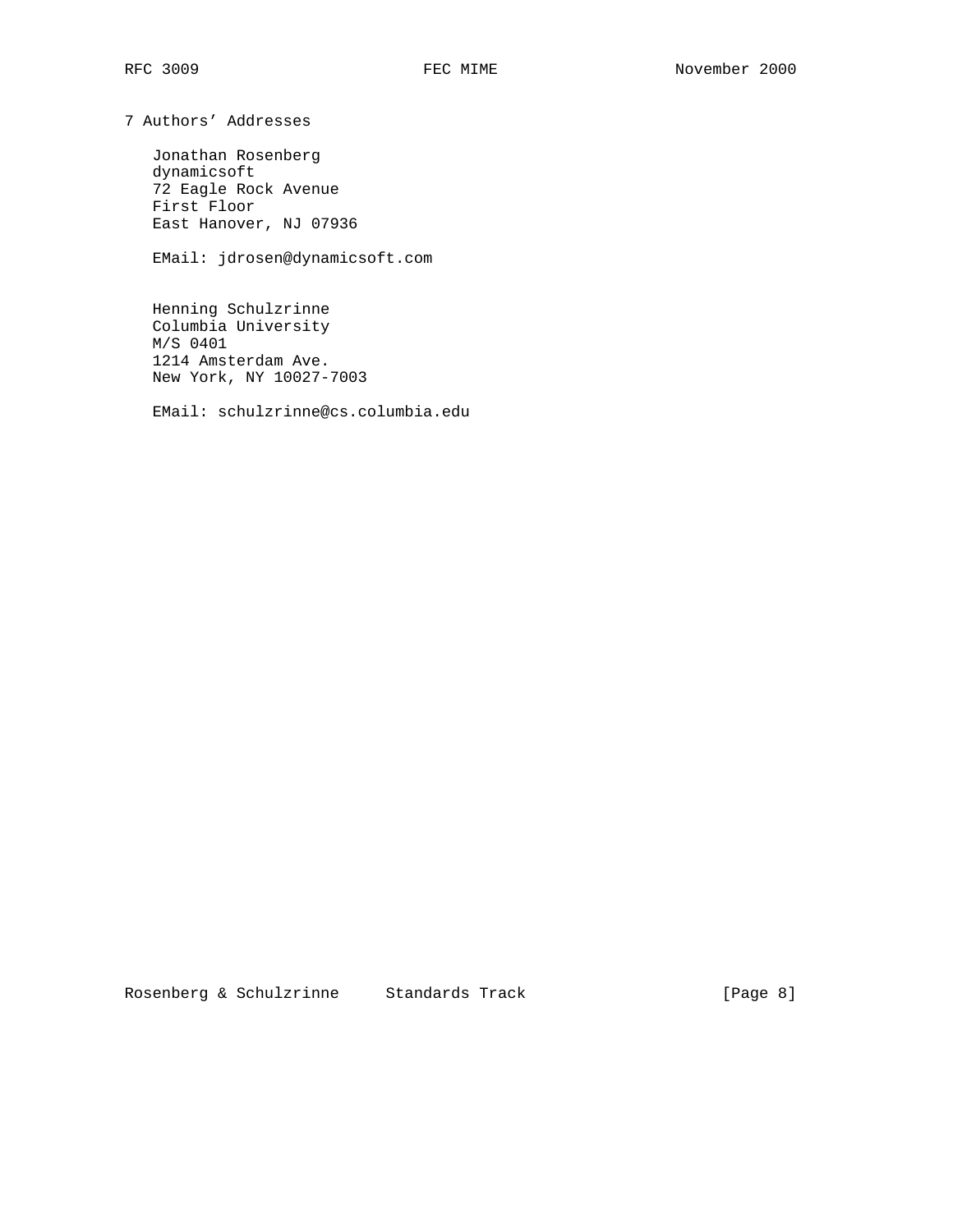#### 8 Bibliography

- [1] Rosenberg, J. and H. Schulzrinne, "An RTP Payload Format for Generic Forward Error Correction", RFC 2733, December 1999.
	- [2] Freed, N., Klensin, J. and J. Postel, "Multipurpose Internet Mail Extensions (MIME) Part Four: Registration Procedures", RFC 2048, November 1996.
	- [3] Casner, S. and P. Hoschka, "MIME type registration of RTP payload formats", Work in Progress.
	- [4] Schulzrinne, H., Casner, S., Frederick, R. and V. Jacobson, "RTP: a transport protocol for real-time applications", RFC 1889, January 1996.
	- [5] Schulzrinne, H., Casner, S., Frederick, R. and V. Jacobson, "RTP: a transport protocol for real-time applications", Work in Progress.
	- [6] Handley, M. and V. Jacobson, "SDP: Session Description Protocol", RFC 2327, April 1998.